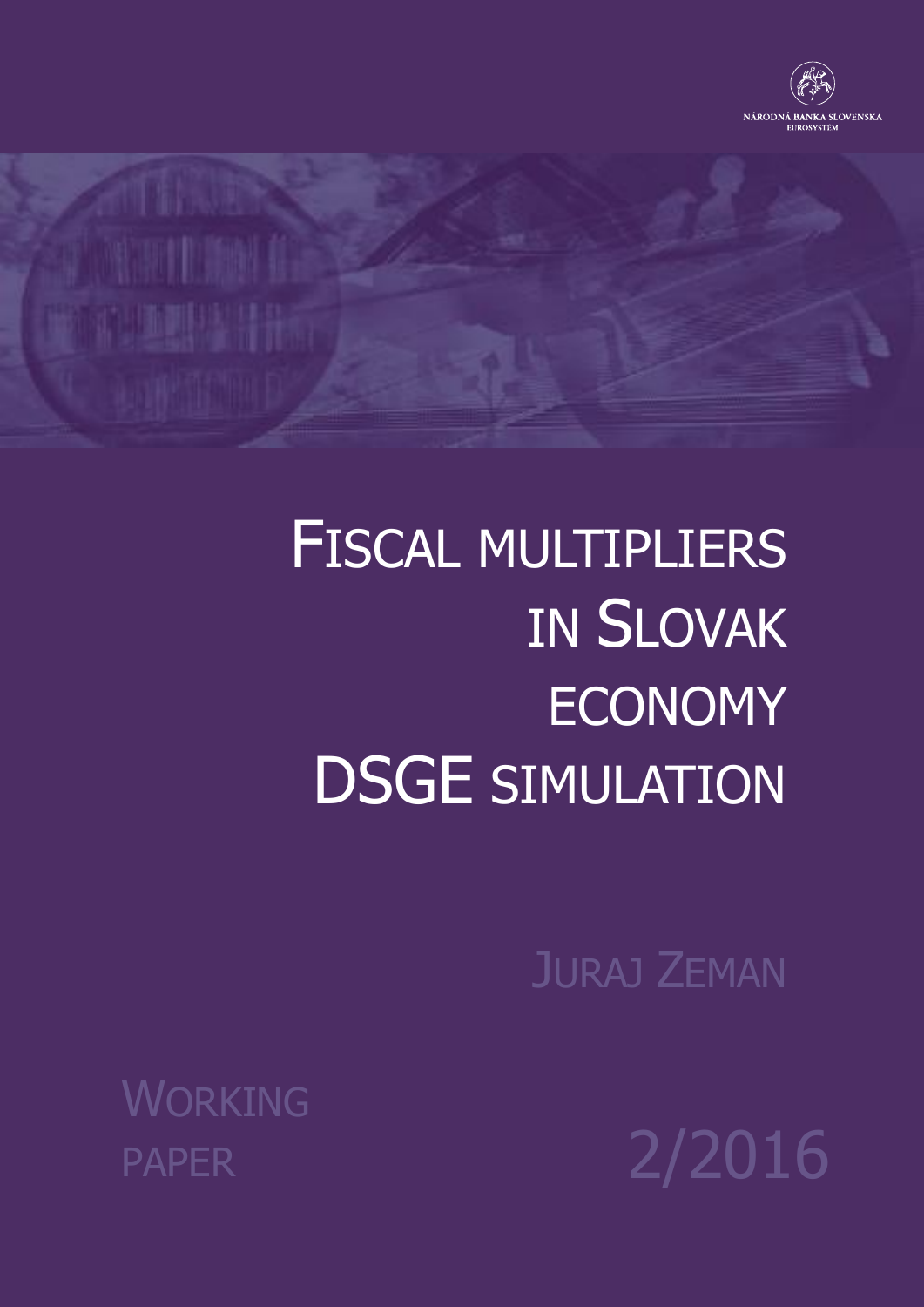

© National Bank of Slovakia www.nbs.sk Imricha Karvaša 1 813 25 Bratislava

research@nbs.sk

May 2016

ISSN 1337-5830

The views and results presented in this paper are those of the authors and do not necessarily represent the official opinions of the National Bank of Slovakia.

All rights reserved.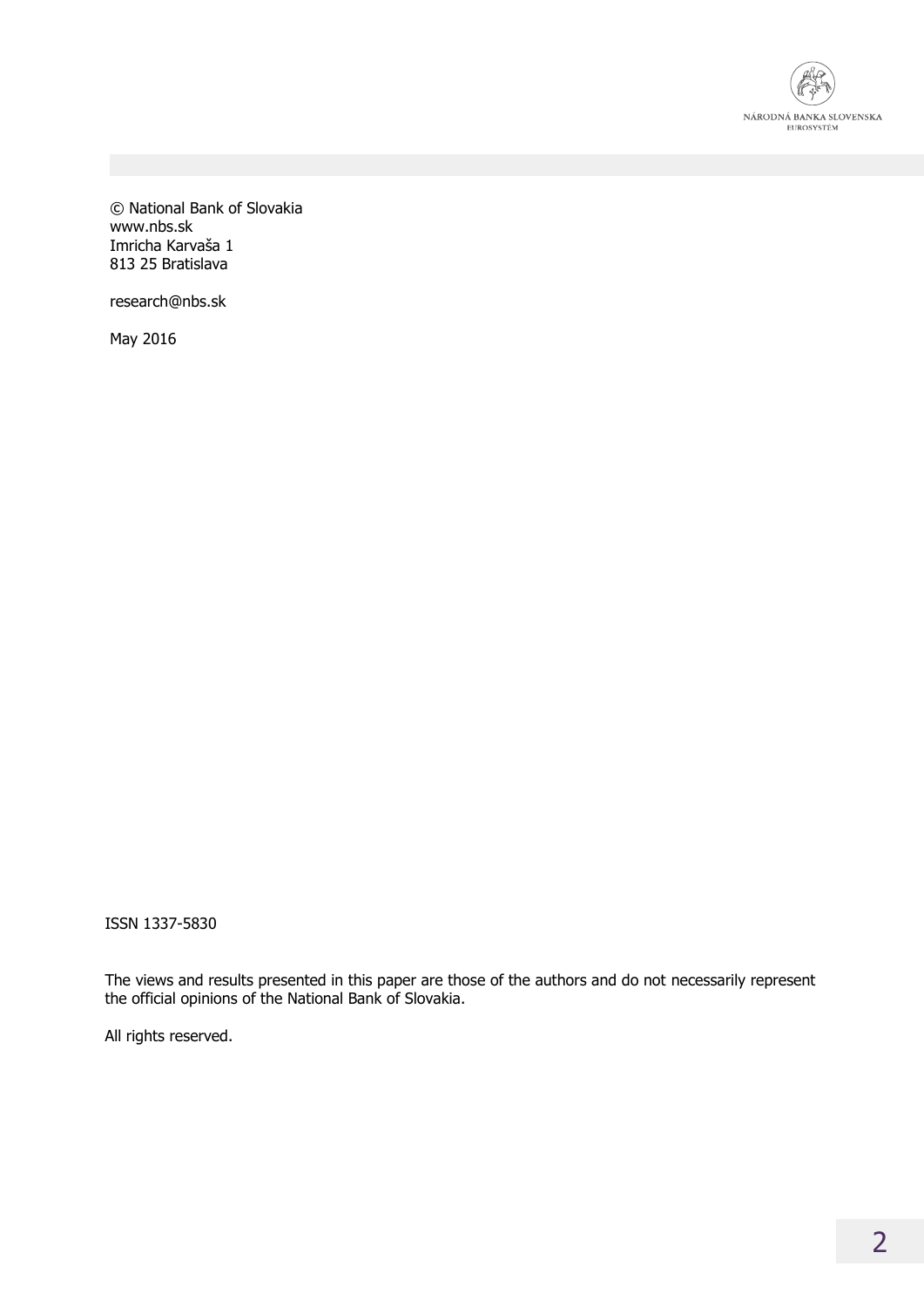

#### Fiscal multipliers in Slovak economy DSGE simulation

NBS Working Paper

Jurai Zeman $<sup>1</sup>$ </sup>

#### Abstract

In order to calculate fiscal multipliers for Slovakia, I used a small open DSGE model of Slovakia constructed by Zeman and Senaj (2009), augmented by more sophisticated fiscal sector that comprises of government expenditure components – consumption, investment and social transfers to liquidity constrained households as well as government revenue components – personal income tax, employer social contributions, VAT tax and lump-sum tax.

The Slovak government has laid out a plan of public finance consolidation for the period from 2013 to 2017 in order to meet the Fiscal Compact criteria. According to fiscal multipliers calculated in this paper the consolidation will cause an aggregate loss of 2.5 % of GDP during this period.

JEL classification: E 32, E 62, H 20, H 50 Key words: Fiscal multipliers, expenditure and revenue components, DSGE simulations

Downloadable at http://www.nbs.sk/en/publications-issued-by-the-nbs/research-publications

<sup>&</sup>lt;sup>1</sup> Juraj Zeman, NBS, <u>juraj.zeman@nbs.sk</u>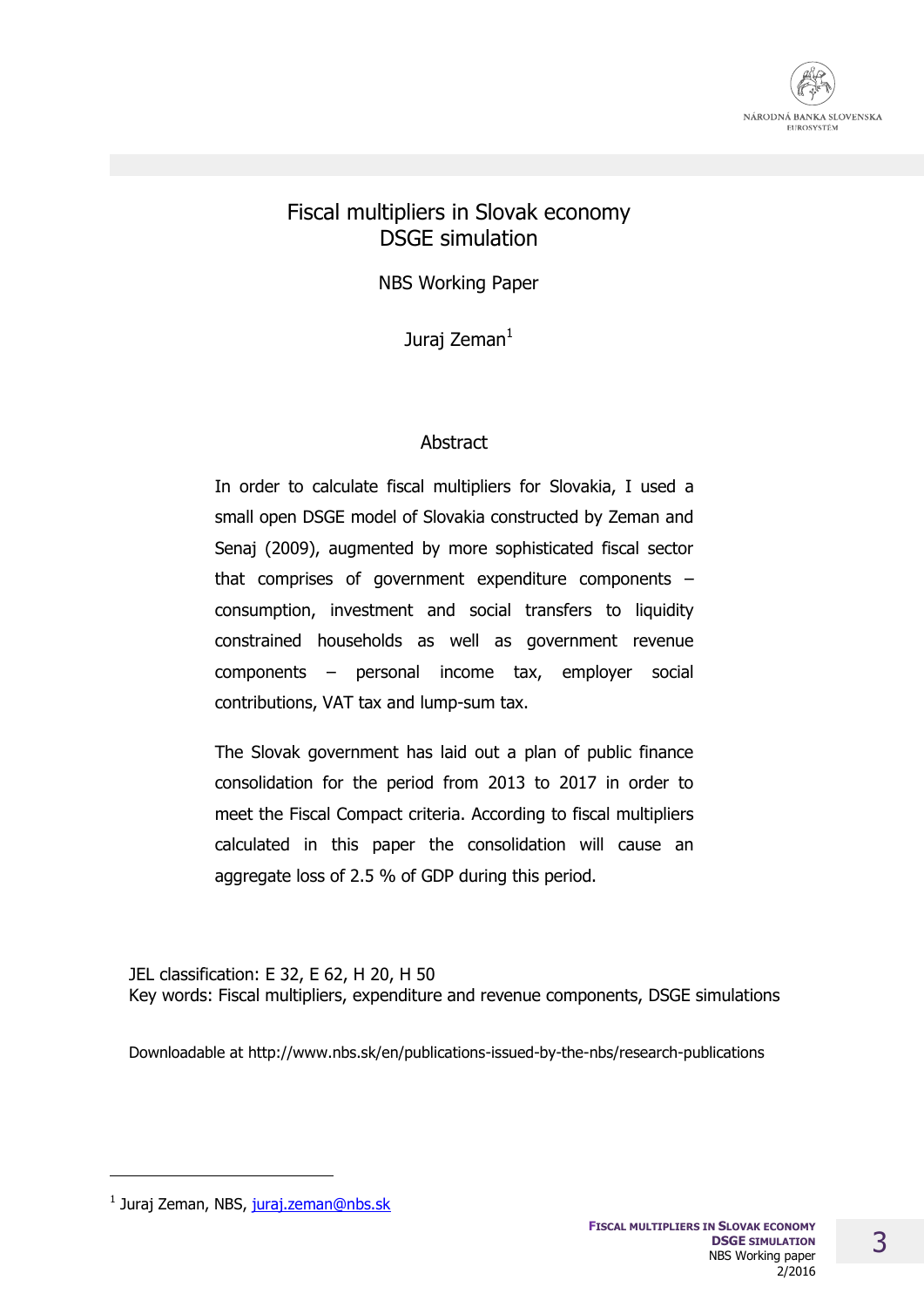

# **1. INTRODUCTION**

In the aftermath of the euro area crisis caused mainly by sovereign debt problems in some periphery countries a Fiscal Compact has been introduced. This agreement stipulates an implementation of rigorous fiscal rules in all euro area countries, namely balanced structural budget and a debt brake at 60% of GDP. As most countries do not meet these requirements, they will have to adopt fiscal and other macroeconomic policies that would, in medium term, guarantee fulfilling those criteria. Slovakia belongs to a group of countries that have to consolidate their public finances. The consolidation is naturally painful as it is accompanied by a GDP growth slowdown. It is therefore important for the policy makers to know both short-run as well as long-run effects of various consolidation instruments on economic activity.

Fiscal policy has traditionally been evaluated within a framework of large-scale macroeconomic models. However, these models have been subject to the Lucas critique. Therefore, new kinds of models, such as VAR and DSGE in particular, have become very popular in the literature recently. DSGE models can assess and evaluate various policy instruments in both the short and the long run, can compare effects of temporary and permanent changes and can analyze interactions of fiscal and monetary policies.

There is a large number of papers estimating fiscal multipliers in DSGE models. To mention just few, Furceri and Mourougane (2010), in their OECD study examine the effects of fiscal policy on output and debt sustainability by developing a DSGE fiscal model calibrated using euro area data and OECD tax and benefits database. The study also tests robustness of its results to a wide range of structural parameters. Stähler and Thomas (2011), simulate fiscal consolidation in Spain within the euro area in a two-country DSGE model with comprehensive fiscal and labor blocks. They find that public investment cuts are the least desirable way of performing consolidation and that a shift of direct to indirect tax financing of government expenditures can improve Spain's competitiveness. Baksa et al. (2010), calculate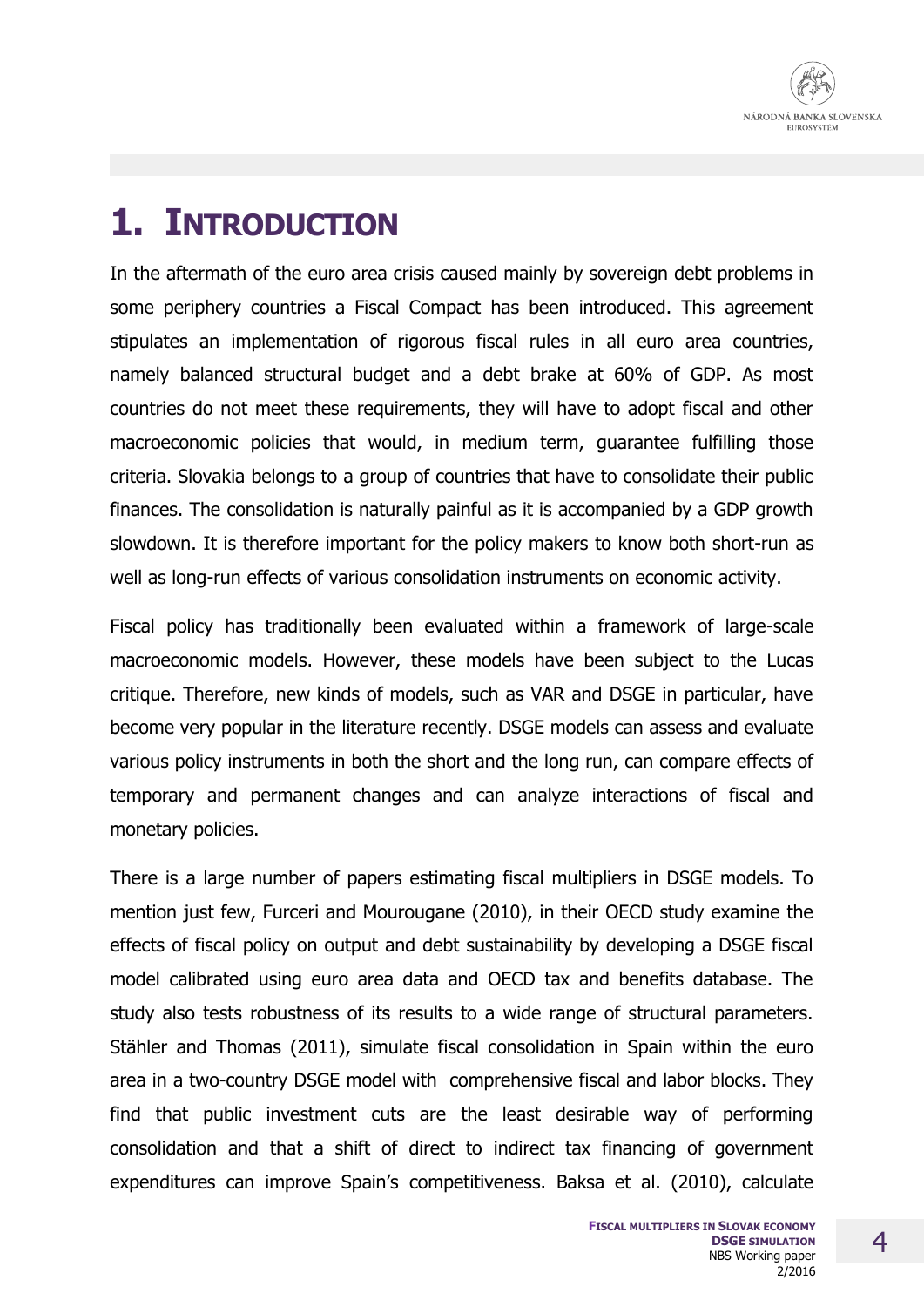

fiscal multipliers in Hungary with a small open DSGE model estimated on Hungarian data. They find large differences between the multipliers of different types of fiscal expansions and also that multipliers can be largely modified depending on the future ways of financing the expansion i.e. depending on different fiscal rules. Ambrisko et al. (2012), study the effects of fiscal policy on the Czech economy with a small open DSGE model whose crucial fiscal parameters are Bayesian estimated. Using estimated multipliers they quantify the effects of the Czech Republic's 2012 consolidation fiscal package on the economy.

Čolláková et al. (2014), estimate fiscal multipliers for Slovakia with a structural VAR model as well as with QUEST model. $^2$  They find that consolidation performed through tax increases is less painful in the short run while it is more damaging for the economy in the long. The consolidation carried out with expenditure instruments has high negative effects on economic activity in the short run and stays negative in the case of public investment but turns to positive in the case of government consumption.

The main objectives of this paper are estimating fiscal multipliers for various fiscal instruments, comparing their values in two regimes – autonomous monetary policy and monetary union and quantifying the cost of a 2013-17 consolidation package undertaken by the Slovak government. For this purpose we augment a small open DSGE model developed by Zeman and Senaj (2009) by more sophisticated fiscal sector that comprises of government expenditure components – consumption, investment and social transfers to liquidity constrained households, as well as government revenue components – personal income tax, employer social contributions, VAT tax and lump-sum tax.

This paper has the following structure. In section 2 we summarize the structure of the original DSGE model and describe in detail augmented fiscal sector including calibration of its parameters. Section 3 describes simulation design and compares

 $2$  OUEST is a DSGE model developed by the European Commission and calibrated with Slovak data.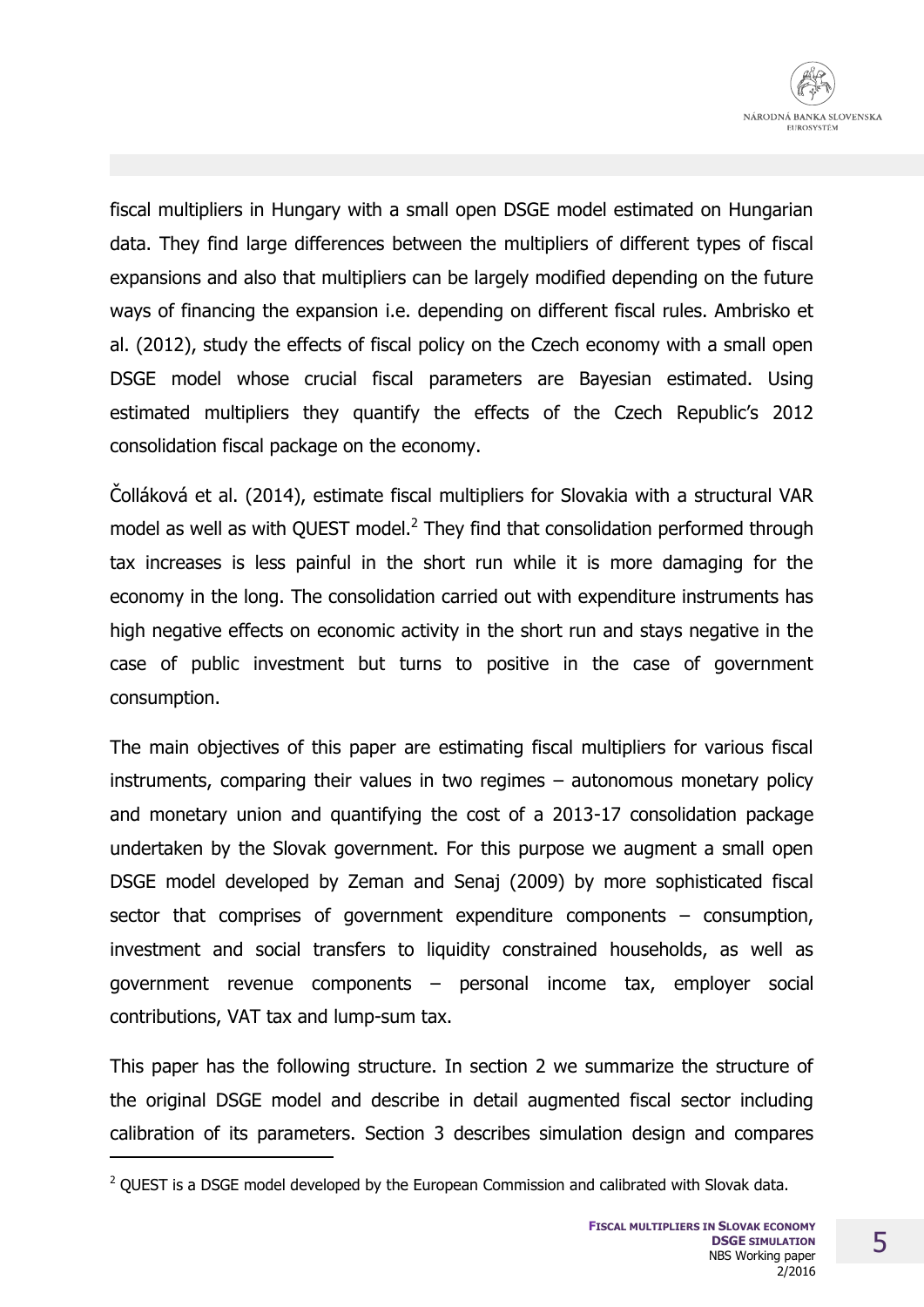

multipliers of all fiscal instruments in the sort and long run. Section 4 evaluates the costs of 2013-17 planned consolidation of the Slovak government. Section 5 summarizes the main results and concludes.

## **2. THE MODEL**

The model used in our study is an augmented version of the small open DSGE model described in detail in Zeman and Senaj (2009).<sup>3</sup> First we summarize the main features of that model.

## **2.1. ORIGINAL MODEL**

#### **Production**

There are two sectors of production – intermediate goods and final goods.

Inputs for intermediate goods are labor, capital and oil. Intermediate goods are tradable and can be used either domestically for producing final goods or can be exported abroad. Producers in this sector produce differentiated good. There is imperfect competition in this sector and hence producers have market power in setting price of goods used domestically.

Final goods are produced of intermediate goods either domestic or imported and of oil and are either consumed privately, publicly or invested. There is perfect competition in final good production sector. Final good is non-tradable.

#### **Households**

 $\overline{a}$ 

There are two types of households – Ricardians and Non-Ricardians. The former ones make each period decisions about current consumption, investment in physical capital, holdings of financial assets and hours worked in such a way as to maximize their lifetime utility. The latter ones do not borrow or save but instead spend all their current labor income. There is an imperfect competition in the labor market that

 $3$  QUEST is a DSGE model developed by the European Commission and calibrated with Slovak data.

<sup>&</sup>lt;sup>3</sup> http://www.nbs.sk/\_img/Documents/PUBLIK/WP\_3-2009%20DSGE%20Slovakia.pdf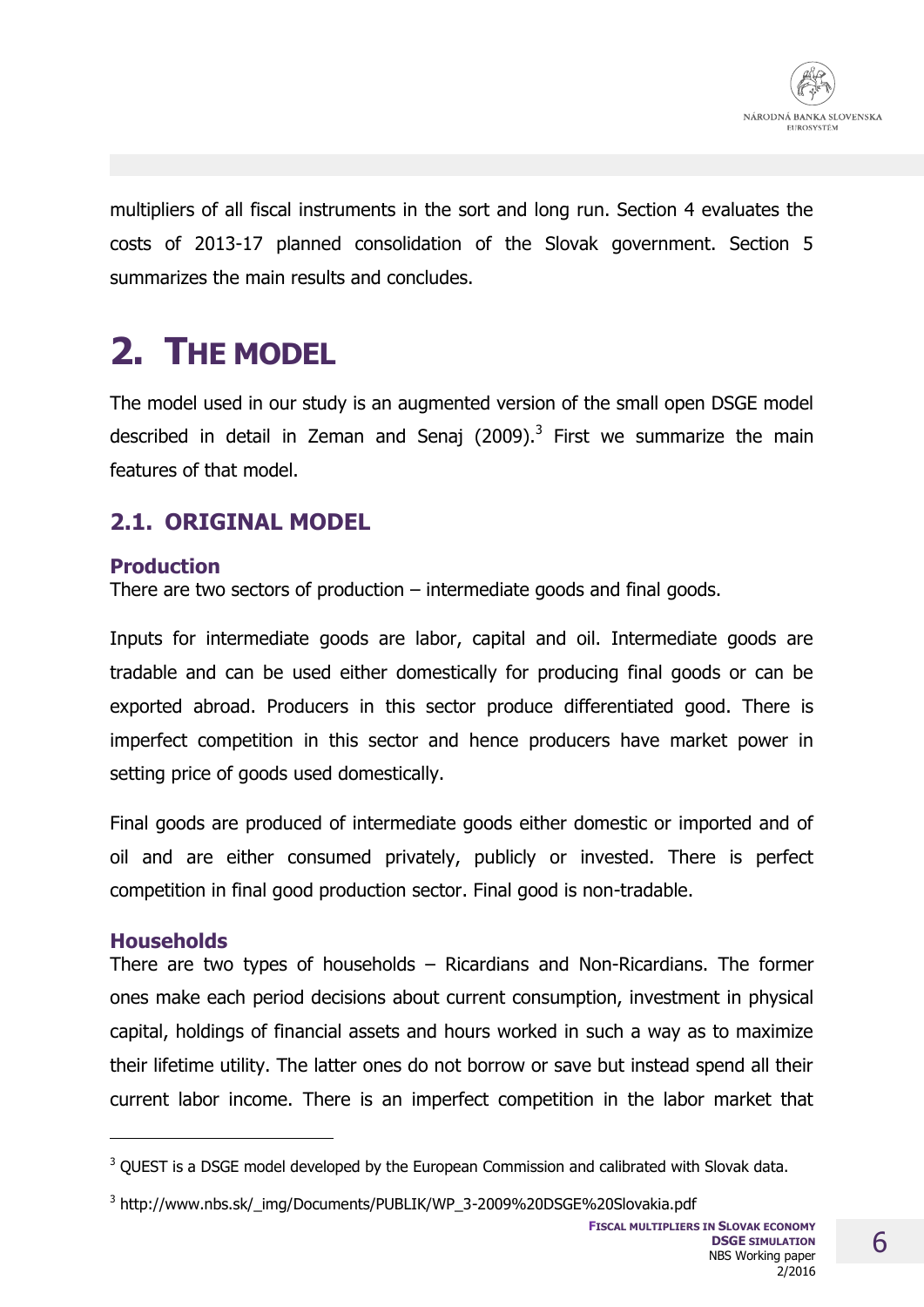

gives market power to workers in wage setting. In order to improve dynamics of the model we assume habit formation in consumption and capital adjustment costs implying costly transformation of investment into capital.

#### **Price setting**

There is staggered price setting á la Calvo for the prices of domestic and imported intermediate goods as well as for the price of labor (wages). Firms (workers) cannot change their price unless they receive a random "price-change signal". If they do not receive this signal the price is automatically adjusted, partially to previous period inflation and partially to steady state inflation.

#### **Trade**

Only intermediate goods can be traded. Domestic firms export a fraction of intermediate goods abroad. Prices of exported intermediate goods can differ from prices of intermediate goods sold domestically (pricing to market). Imported intermediate goods cannot be consumed directly. Importing firms have market power in setting price of imports. Hence exchange rate pass-through is incomplete and the law of one price does not necessarily hold in short term.

#### **Financial market**

Domestic agents can insure against shocks by holding a portfolio of domestic bonds and foreign assets. To avoid of excessive accumulation of net foreign assets in domestic economy in the model, their price increase with their level. The more is domestic country indebted (higher level of net foreign assets), the costlier for its citizens is to borrow further.

#### **Monetary and fiscal policy**

Monetary authority reacts to deviations of inflation, output and exchange rate from their steady state values by setting nominal interest rate (Taylor rule).

Fiscal sector is very simple. Exogenous government expenditure is balanced with lump-sum taxes each period and hence government deficit and debt are zero in equilibrium. There are no other taxes and transfers.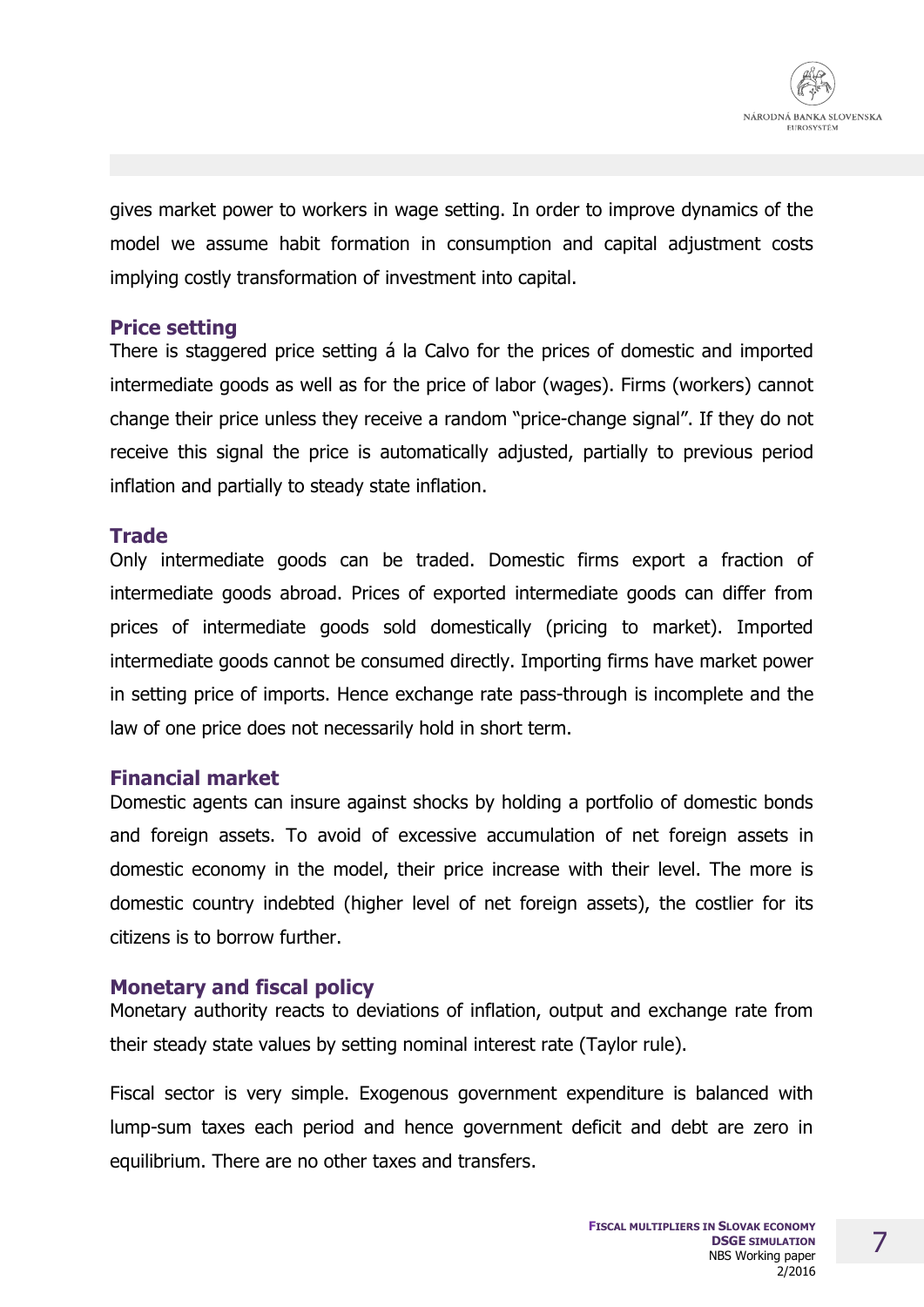## **2.2. AUGMENTED FISCAL SECTOR**

In order to estimate multipliers of various fiscal instruments the simple structure of the fiscal sector need to be extended. Government collects revenue  $-gr_t$  in the form of an income tax –  $tax_{-}w_{t}$ , employer social contributions –  $tax_{-}n_{t}$ , VAT tax –  $tax_{-}c_{t}$ and lump-sum tax –  $t/s_t$  to finance its expenditures –  $ge_t$ . A fraction of the expenditures is consumed by the government –  $q_c$  and the rest is returned to the economy in the form of public investment  $-$  *ig*<sub>t</sub> and transfers<sup>4</sup> to the non-optimizing (non-Ricardian) households  $tr_t$ .

$$
gr_t = (tax_-w_t + tax_-n_t)w_th_t + tax_-c_tc_t + tls_t
$$

$$
ge_t = gc_t + ig_t + \lambda tr_t
$$

where  $\lambda$  is a fraction of non-Ricardian households. We assume tax rates – tax w,  $tax_in$  and  $tax_to$  being constant and all expenditure instruments being exogenous AR(1) processes.

Hence primary deficit – pd<sub>t</sub> is given by

$$
pd_t = ge_t - gr_t
$$

Taking into account interest payments with the gross interest rate  $R$  on the existing stock of debt  $b_t$ , debt evolves as following

$$
b_t = \frac{R_t b_{t-1}}{a_t \Pi_t} + p d_t
$$

The term  $a_t$   $\Pi_t$  adjusts for inflation and technological progress as all model variables are expressed in real terms.

Public investment increases the stock of government capital which is Cobb-Douglas aggregated with the stock of private capital to form the total capital in the economy.

<sup>4</sup> Government transfers include social and healthcare contributions.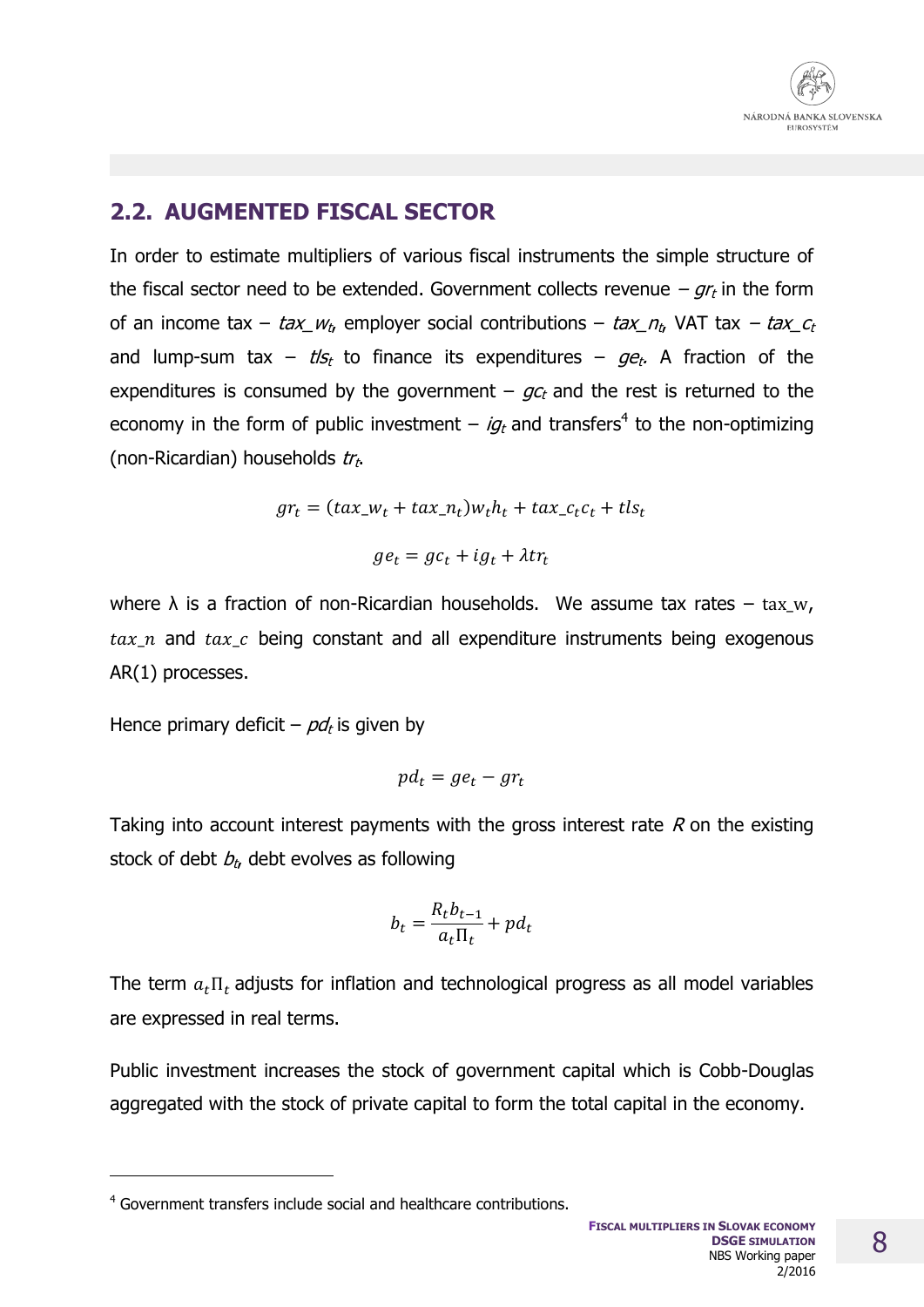

We consider two fiscal rules that stabilize debt in the long run.

In the first case, stabilization is achieved by a lump-sum tax that is paid by households. This taxation is non-distortionary as it does not affect saving and labor supply decisions. Hence it should have only marginal impact on the magnitude of fiscal multipliers.

$$
tls_t = \overline{tls} + \tau^b \left(\frac{b_t}{y_t} - b^T\right)
$$

where  $b^T$  is a long run target of debt relative to GDP.

To test robustness of fiscal multipliers with respect to the fiscal rule, we also use an income tax as a stabilizing instrument. We assume that income tax rate is endogenous

$$
tax\_w_t = \overline{tax_w} + \tau^b\left(\frac{b_t}{y_t} - b^T\right) + e\_tax\_w_t
$$

As this variable distorts the economy more, it would likely have more harmful impact on output and fiscal multipliers will be probably larger.

#### **2.3. CALIBRATION**

Calibration of parameters of the original model is explained in Zeman and Senaj (2009). In this subsection we describe calibration of augmented fiscal sector.

The share of government capital in the capital composite equals 3% and both types of capital depreciate at an annualized rate of 6%.

For the steady state ratios we use values of the 2013 vintage from ESA 95-based fiscal data. From that data we set steady state values for government purchases, public investment and government transfers such that their ratios relative to steady state value of GDP are close to their actual counterparts. On the revenue side average implicit tax rates for VAT, income tax, and employer social contributions are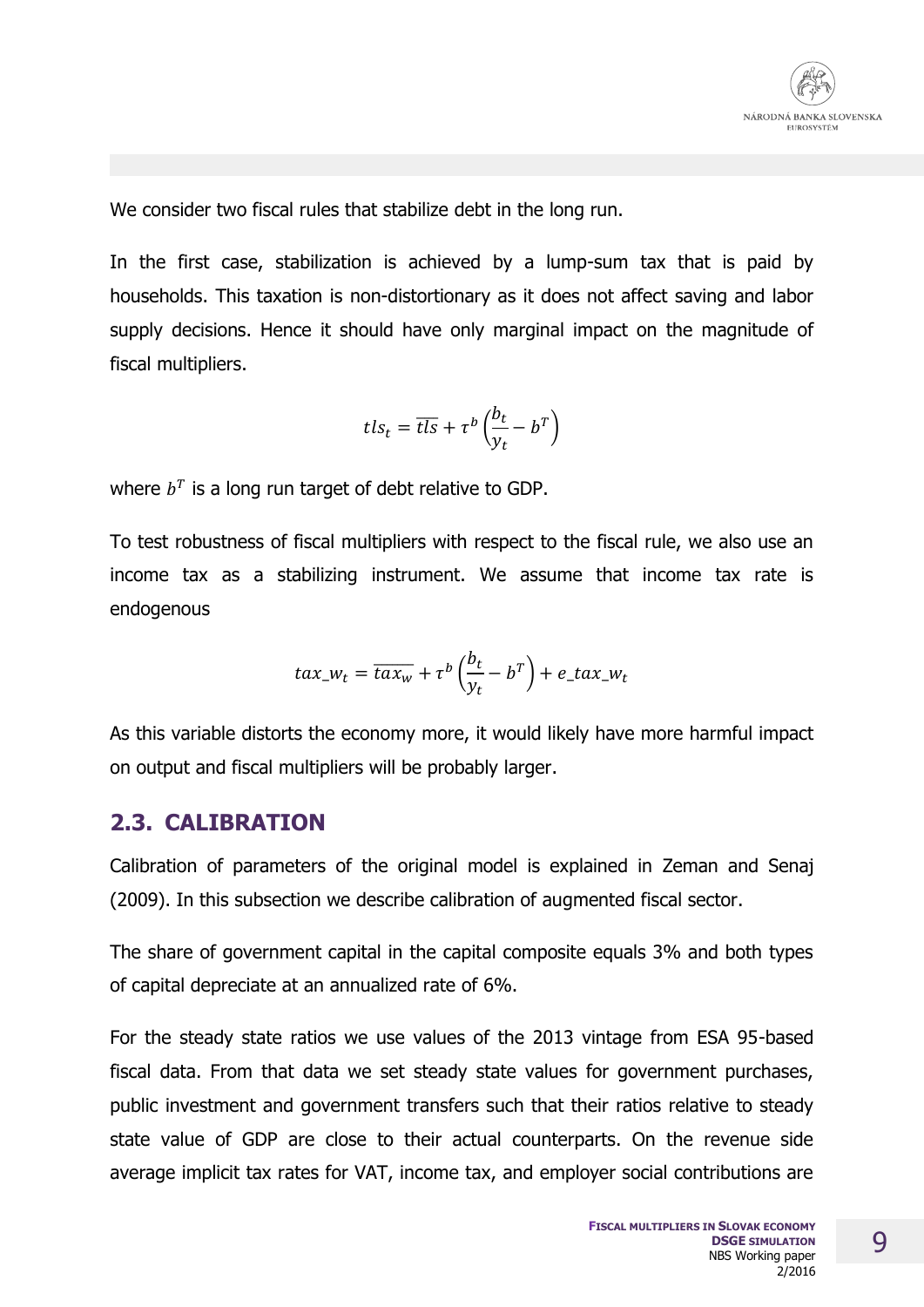

calculated such that revenue from a given tax is divided by its corresponding base; which for VAT is private consumption and for other two wage base. Parameter  $b^T$ was set such that the resulting steady state ratio of public debt to GDP equals 50%. Steady state targeted values are listed in Table 1.

| <b>Table 1: Steady state values</b> |        |        |  |  |  |  |  |
|-------------------------------------|--------|--------|--|--|--|--|--|
| target                              | symbol | values |  |  |  |  |  |
| government purchases to GDP         | gc/y   | 17.2   |  |  |  |  |  |
| public investment to GDP            | ig/y   | 2.6    |  |  |  |  |  |
| government transfers to GDP         | tr/y   | 18.9   |  |  |  |  |  |
| VAT rate                            | tax c  | 13.6   |  |  |  |  |  |
| income tax rate                     | tax w  | 21.3   |  |  |  |  |  |
| employer contributions rate         | tax n  | 40.0   |  |  |  |  |  |
| public debt to annualized GDP       | b/y    | 50.0   |  |  |  |  |  |
| budget deficit5 to GDP              | bd/y   | 2.8    |  |  |  |  |  |

Persistence coefficients of fiscal instruments on the expenditure side were estimated from ESA 95 fiscal series and persistence of all tax instruments were set to zero. The feedback coefficient of fiscal rule measuring responsiveness of corresponding instruments (lump-sum and income tax, respectively) to deviations of the debt ratio to GDP from its long-run average was set to 0.4. This value is used by Furceri et al. (2010) in their OECD study and falls in the range  $0.2 - 0.5$  estimated by Gali et al. (2007) on US data. Values of the parameters are listed in Table 2.

 $<sup>5</sup>$  Budget deficit is the sum of primary deficit and interest payments.</sup>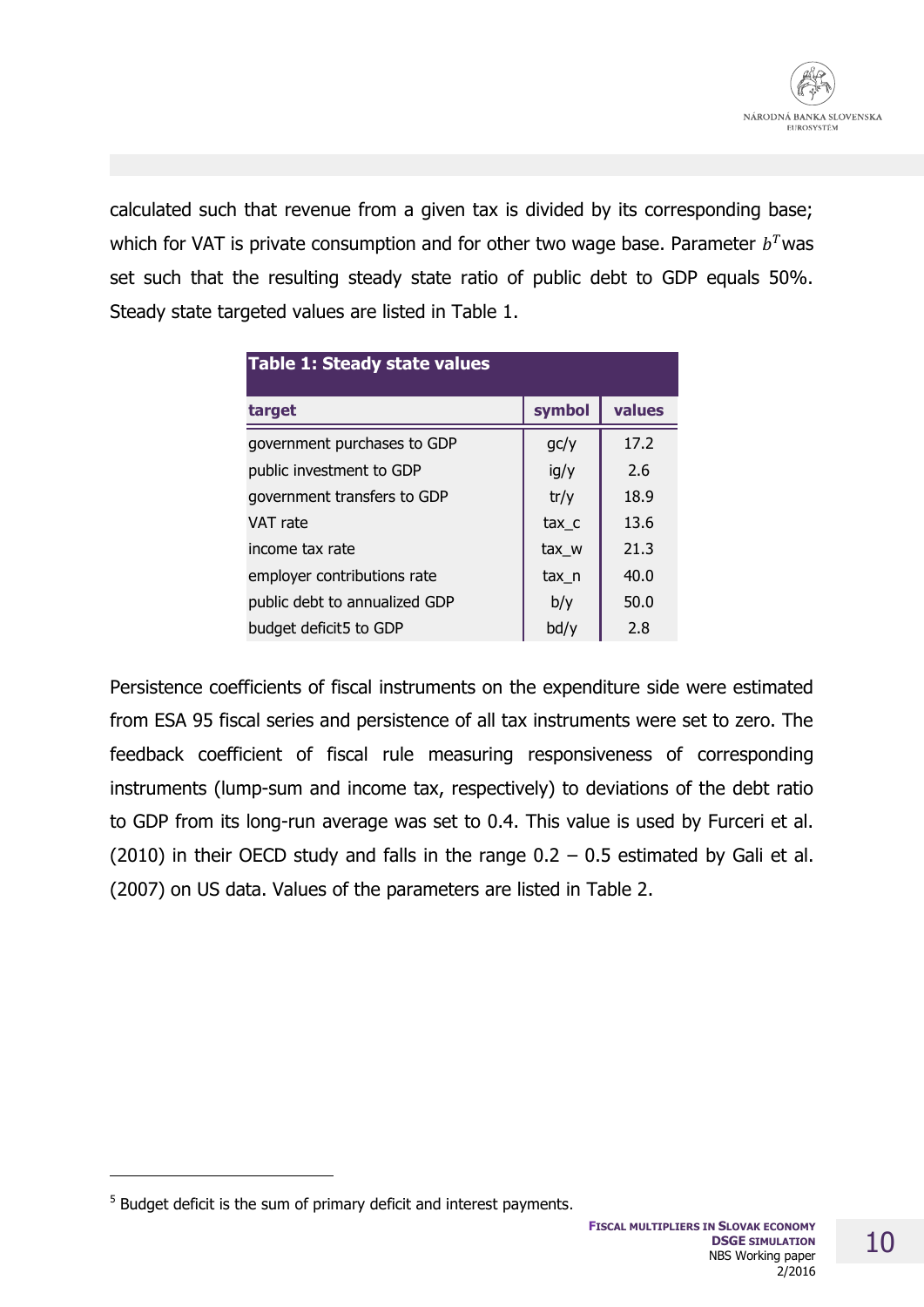

| <b>Table 2: Parameter values</b>    |                                  |               |  |  |  |  |
|-------------------------------------|----------------------------------|---------------|--|--|--|--|
| parameter                           | svmbol                           | <b>values</b> |  |  |  |  |
| Persistence of government purchases | $\rho_{\rm gc}$                  |               |  |  |  |  |
| Persistence of public investment    | $\mathsf{p}_{\mathsf{i}\varrho}$ | Ո Գ           |  |  |  |  |
| Persistence of government transfers | D+۲                              | በ ዓ           |  |  |  |  |
| Persistence of all tax instruments  | $\rho_{\text{tav}}$              |               |  |  |  |  |
| Feedback coefficient                |                                  |               |  |  |  |  |

# **3. MAIN RESULTS**

In this section we present our main findings about multipliers but first we provide a definition of a fiscal multiplier and describe the simulation design.

## **3.1. SIMULATION DESIGN**

j

There are various definitions of a fiscal multiplier in the literature. We follow Spilimbergo et al. (2009), and define fiscal multiplier as a net present value, i.e., the discounted sum of output changes until each horizon divided by the sum of discounted budget deficit changes until the same horizon, with steady state real interest rate being discount factor. As this study concerns fiscal consolidation, i.e. the reduction of budget deficit and debt, we consider negative shocks on instruments spending side and positive shocks on tax instruments on revenue side.<sup>6</sup> A negative government spending shock reduces corresponding variable by 1% of its steady state value and a positive tax shock increases corresponding tax rate by 1 percentage point. Shocks are assumed to be permanent and for simplicity, the model is at steady state before shocks' impact.

In the first set of simulations, each instrument at a time is disturbed while all others are kept at their steady state values except lump-sum tax that responds to guarantee a return of debt to its long-run target. Checking for robustness we run the

 $<sup>6</sup>$  If the underlying model is linear or linearized, impacts of mutually opposite shocks are symmetrical</sup>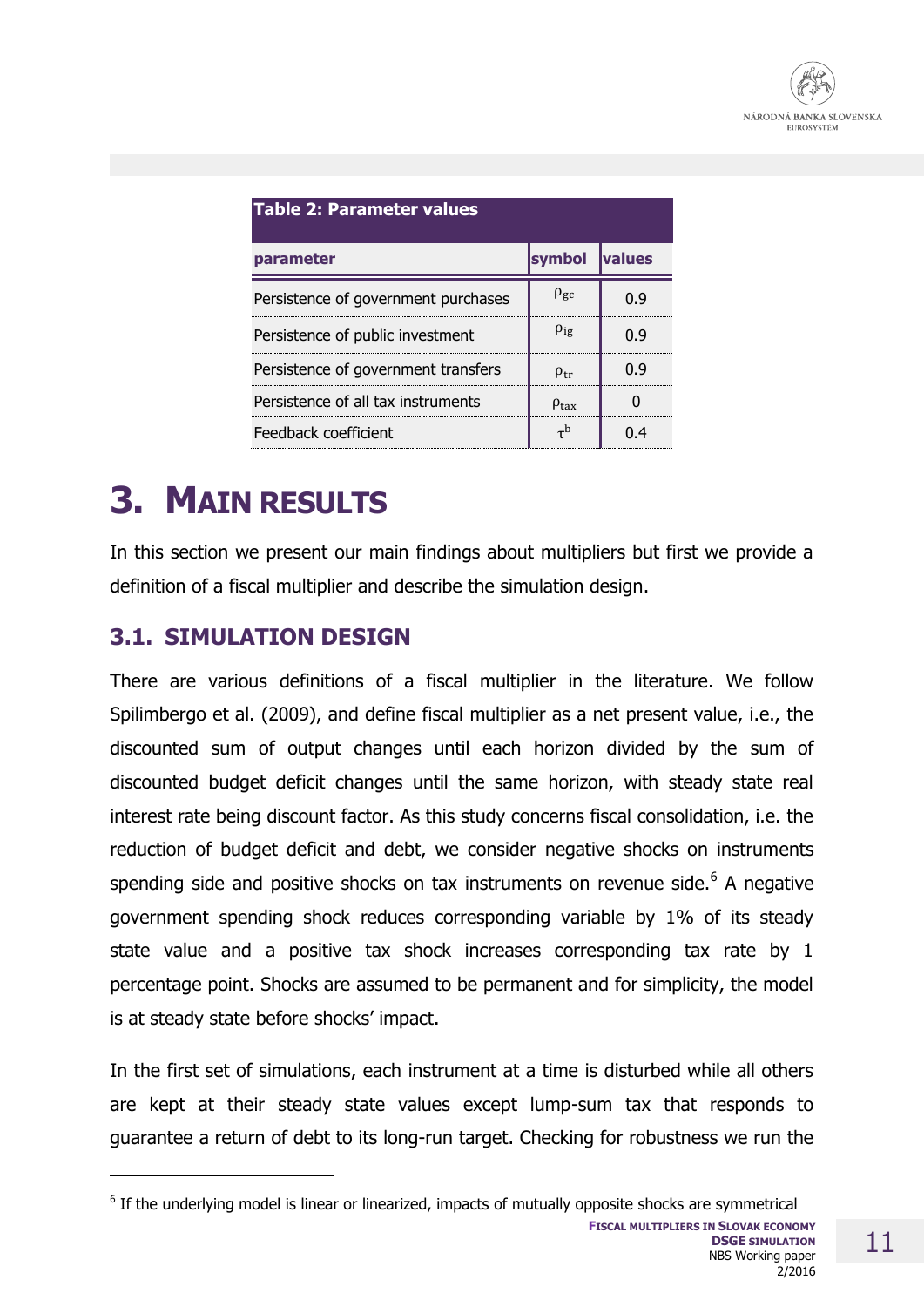

second set of simulations where we repeat the same exercise but now with income tax instrument playing the stabilizing role.

As the original model was calibrated with data taken before the adoption of euro in Slovakia, monetary policy is assumed to be autonomous. Hence monetary policy may (and very likely does) interacts with fiscal policy. It may mitigate the impact of fiscal tightening by monetary loosening. To assess a magnitude of this interaction, in the next set of simulations we try to eliminate active Taylor rule and mimic a situation of Slovakia being in the monetary union. To achieve this we run simulations with such a path of exogenous monetary shocks that keep interest rate constant (exogenous).

### **3.2. FISCAL MULTIPLIERS**

Table 3 shows multipliers of fiscal instruments in the process of budget and debt consolidation when each instrument at a time is permanently reduced on an expenditure side and increased on a revenue side, respectively and long-run debt sustainability is achieved by non-distorting lump-sum taxation. While in the case of stimulating an economy larger multiplier is more desirable as one unit of stimulus provides higher boost to GDP, in the case of consolidation it is just opposite; the smaller the multiplier is the lower negative effect of one unit of budget reduction it has on GDP.

As a general observation, instruments on the expenditure side has larger negative effect at first stages of consolidation and this negative impact is diminishing with time while consolidation through revenue instruments is not so harmful to GDP at the beginning but becomes more damaging in later stages.

Table 3 shows that raising social contributions paid by employers have the worst effect on GDP in the long-run, followed by a reduction of public investment; both multipliers are larger than 1.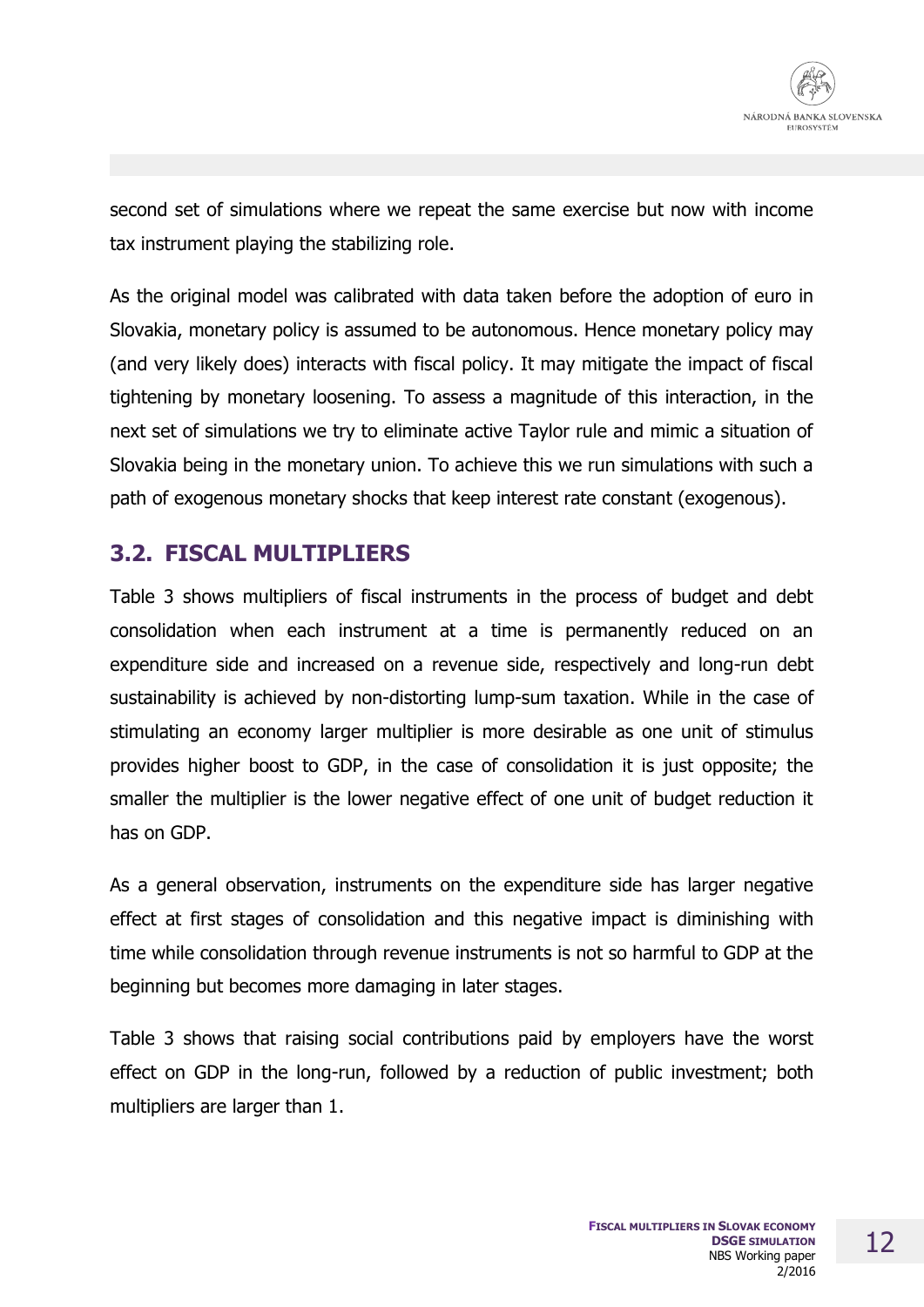

| Table 3: Multipliers – stabilization by lump-sum tax |      |      |      |      |             |  |  |  |
|------------------------------------------------------|------|------|------|------|-------------|--|--|--|
|                                                      | 4q   | 8q   | 12q  | 16q  | <b>100q</b> |  |  |  |
| government consumption                               | 0,55 | 0,47 | 0.44 | 0.44 | 0,89        |  |  |  |
| government investment                                | 0.57 | 0,50 | 0.48 | 0.49 | 1,20        |  |  |  |
| government transfers                                 | 0,59 | 0,45 | 0,37 | 0,33 | 0,41        |  |  |  |
| employer contributions                               | 0,26 | 0.45 | 0,53 | 0,58 | 2,09        |  |  |  |
| wage tax                                             | 0.17 | 0,18 | 0,20 | 0,22 | 0,92        |  |  |  |
| VAT tax                                              | 0,40 | 0,44 | 0,45 | 0.47 | 0.99        |  |  |  |

To check robustness of fiscal multipliers with respect to fiscal rule, we substitute non distortionary lump-sum tax with income tax. Income tax rate now changes endogenously in a way to guarantee sustainable long-run debt. Table 4 indicates that results are qualitatively similar in the short run but very different in the long run. Because the lump-sum taxation is not distortionary, the impact of fiscal instruments in the long run is qualitatively similar to the impact in the short run only its magnitude is bigger. Long run effects of fiscal instruments under the income tax stabilization regime can be seen as a combination of the permanent change in the corresponding fiscal instrument and the permanent reduction in the income tax rate implied by fiscal rule. The last column of table 4 indicates that the latter effect dominates in all instruments. Hence consolidation under the income tax fiscal rule turns to become beneficial for the economy in the long run. The second to last column of table 4 denotes the number of quarters after which consolidation becomes expansionary for a particular fiscal instrument.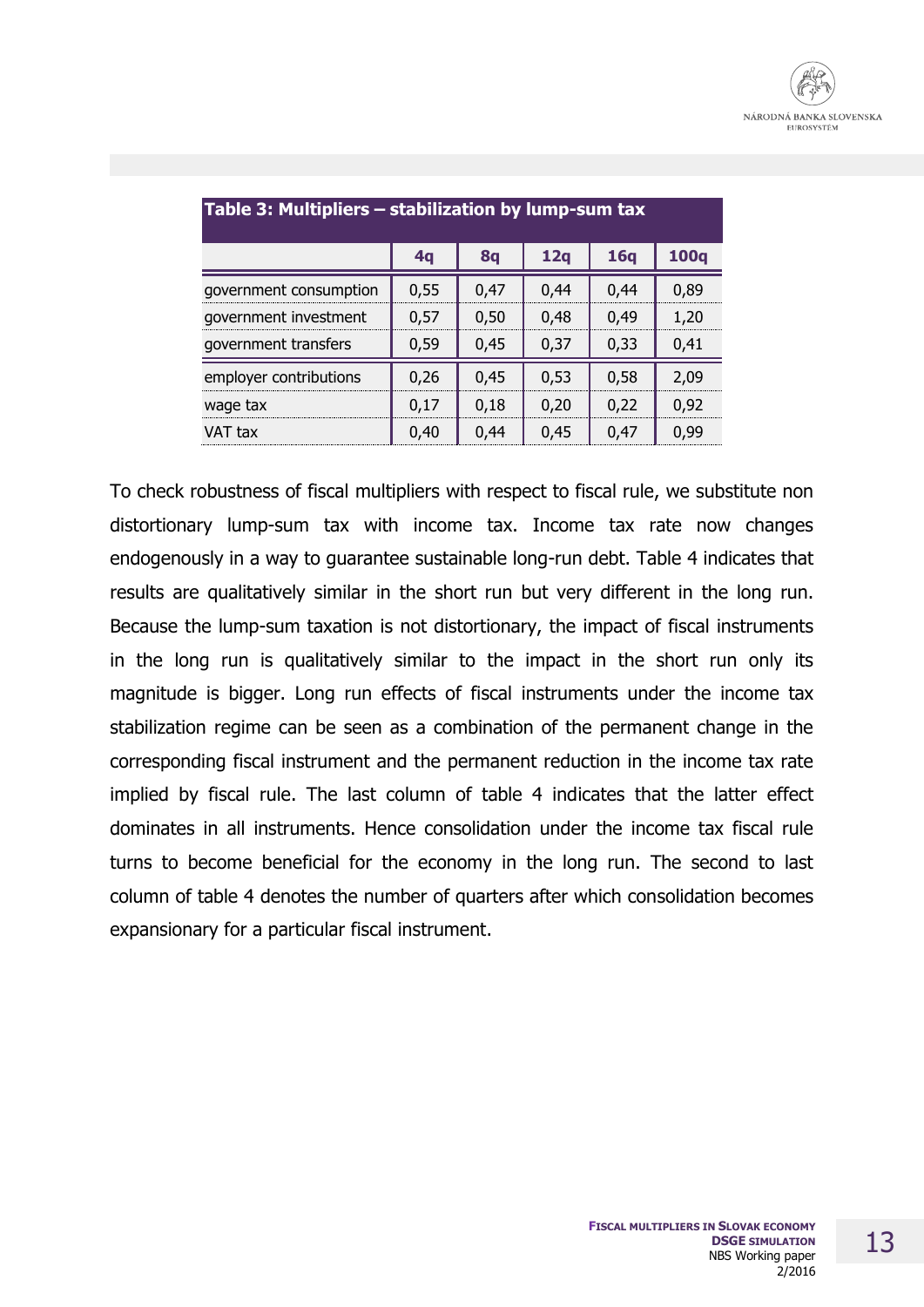| Table 4: Multipliers - stabilization by income tax |      |      |      |      |      |             |  |
|----------------------------------------------------|------|------|------|------|------|-------------|--|
|                                                    | 4q   | 8q   | 12q  | 16q  | qtrs | <b>100g</b> |  |
| government consumption                             | 0,57 | 0,47 | 0,38 | 0,28 | (29) | $-0.56$     |  |
| government investment                              | 0,58 | 0.50 | 0.43 | 0,36 | (37) | $-0,39$     |  |
| government transfers                               | 0,61 | 0.44 | 0,29 | 0,15 | (21) | $-0,77$     |  |
| employer contributions                             | 0,30 | 0,67 | 0,84 | 0.89 | (61) | $-0,48$     |  |
| wage tax                                           | 0.17 | 0.13 | 0.08 | 0.02 | (18) | $-0.67$     |  |
| VAT tax                                            | 0,45 | 0,50 | 0,49 | 0,44 | (51) | $-0.22$     |  |

Government transfers appear to be the best instrument of consolidation in the long run.

Now we want to check a role monetary policy plays in these calculations. In the current model setting of active monetary policy the interest rate reacts to inflation and output gap. As fiscal consolidation conducted in previous simulations reduces economic activity and usually inflation too, the Taylor rule dictates to lower the interest rate. So there is a conjecture that restrictive fiscal policy is counterbalanced by expansionary monetary policy and consequently fiscal multipliers are smaller than they would have been, had monetary policy been passive. This is the case of Slovakia. As a member of the euro area since 2009 it adopts the interest rate that does not necessarily reflect its domestic economic situation. Table 5 lists fiscal multipliers calculated under the condition of passive monetary policy with income tax stabilization.

| Table 5: Multipliers - passive monetary policy |      |      |      |      |             |  |  |  |
|------------------------------------------------|------|------|------|------|-------------|--|--|--|
|                                                | 4q   | 8q   | 12q  | 16q  | <b>100q</b> |  |  |  |
| government consumption                         | 0,63 | 0,62 | 0,61 | 0,59 | 0,47        |  |  |  |
| government investment                          | 0,65 | 0.66 | 0,67 | 0.68 | 0,66        |  |  |  |
| government transfers                           | 0,69 | 0,63 | 0,57 | 0,52 | 0,32        |  |  |  |
| employer contributions                         | 0,34 | 0,79 | 1,04 | 1,13 | $-0.39$     |  |  |  |
| wage tax                                       | 0,18 | 0,17 | 0,14 | 0.10 | $-0,17$     |  |  |  |
| VAT tax                                        | 0,52 | 0.67 | 0.76 | 0,82 | 0.97        |  |  |  |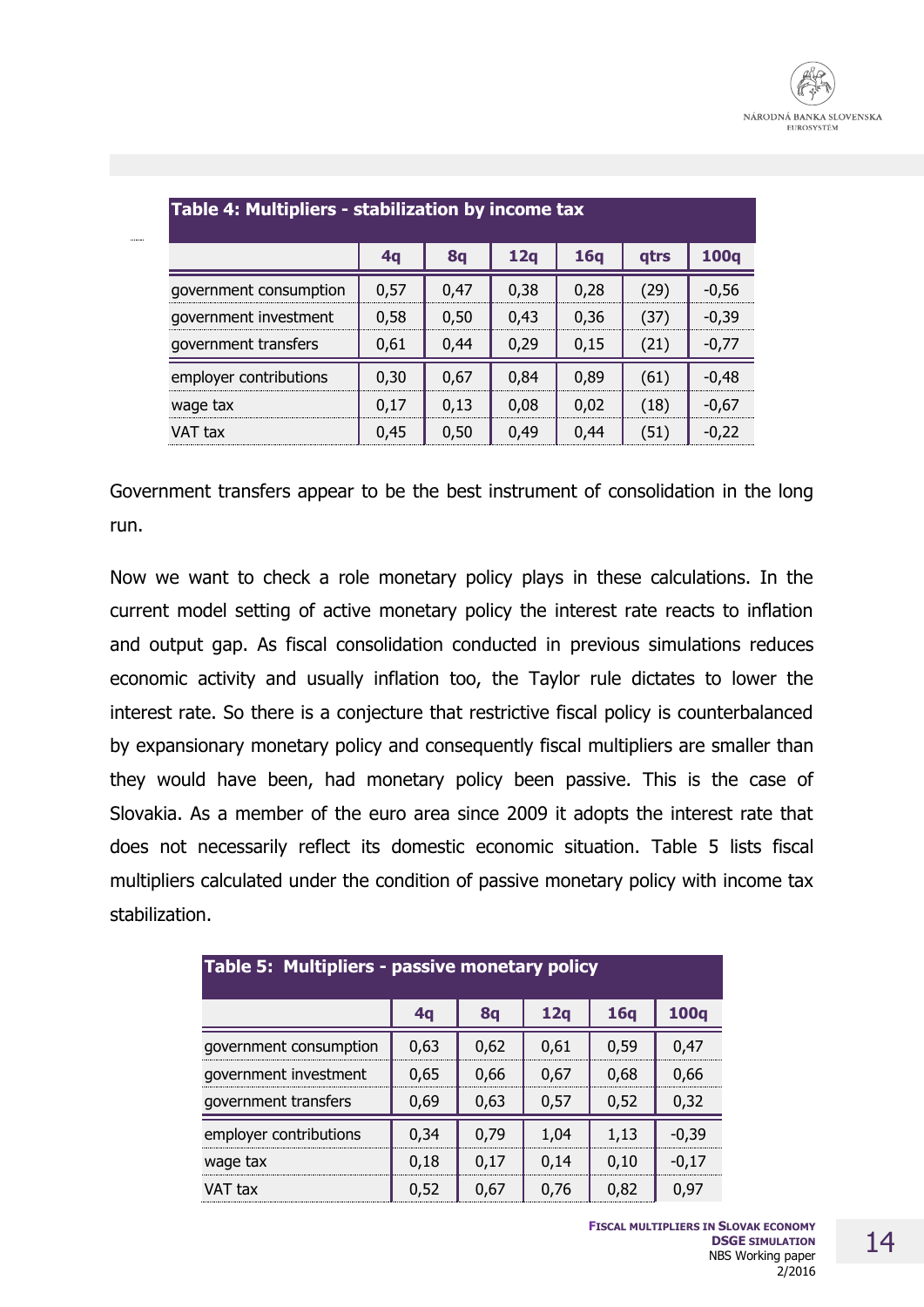We can observe that all multipliers are larger at the impact and as the time horizon increases, the difference widens further. Only consolidation through employer contributions and income tax rates turn to be beneficial in the long run, though with smaller effect. Hence conducting fiscal consolidation in the euro area is more painful than it would have been under the autonomous monetary policy.

# **4. COST OF FISCAL CONSOLIDATION 2013-17**

We can illustrate a use of estimated fiscal multipliers in practice. Slovak government has pledged to consolidate its public finance in order to stabilize public debt in accordance with the EU regulations contained in the Stability and Growth Pact and the Fiscal Compact. In April 2014 it has announced a new fiscal consolidation package for years 2014-17.<sup>7</sup> Summary of measures from this package and also from 2013 consolidation package is listed in Table 6. The overall magnitude of these measures amounts to 3% of cumulative 2013-17 nominal GDP.

| Table 6: Consolidation 2013-17 (1.scenario)       |        |        |        |        |        |          |  |
|---------------------------------------------------|--------|--------|--------|--------|--------|----------|--|
|                                                   | 2013   | 2014   | 2015   | 2016   | 2017   | total    |  |
| mil $\epsilon$                                    | 506.00 | 748.00 | 407.00 | 188.00 | 444.00 | 2 293.00 |  |
| % GDP                                             | 0.70   | 1.00   | 0.52   | 0.23   | 0.52   | 2.97     |  |
| Source: Stability program for the Slovak Republic |        |        |        |        |        |          |  |

To quantify macroeconomic effect of this consolidation we use the estimated multipliers from Table 5, calculate cumulative impact of each fiscal instrument and finally add them together<sup>8</sup>. Results are listed in Table 7.

 $<sup>7</sup>$  Details of this package are described in a document: Program stability Slovenskej republiky na roky</sup> 2014 až 2017

http://www.finance.gov.sk/Components/CategoryDocuments/s\_LoadDocument.aspx?categoryId=120 &documentId=11715

<sup>&</sup>lt;sup>8</sup> Although fiscal multipliers are valid for changes in real variables and fiscal package is expressed in nominal terms we do not deflate nominal variables because of very low inflation environment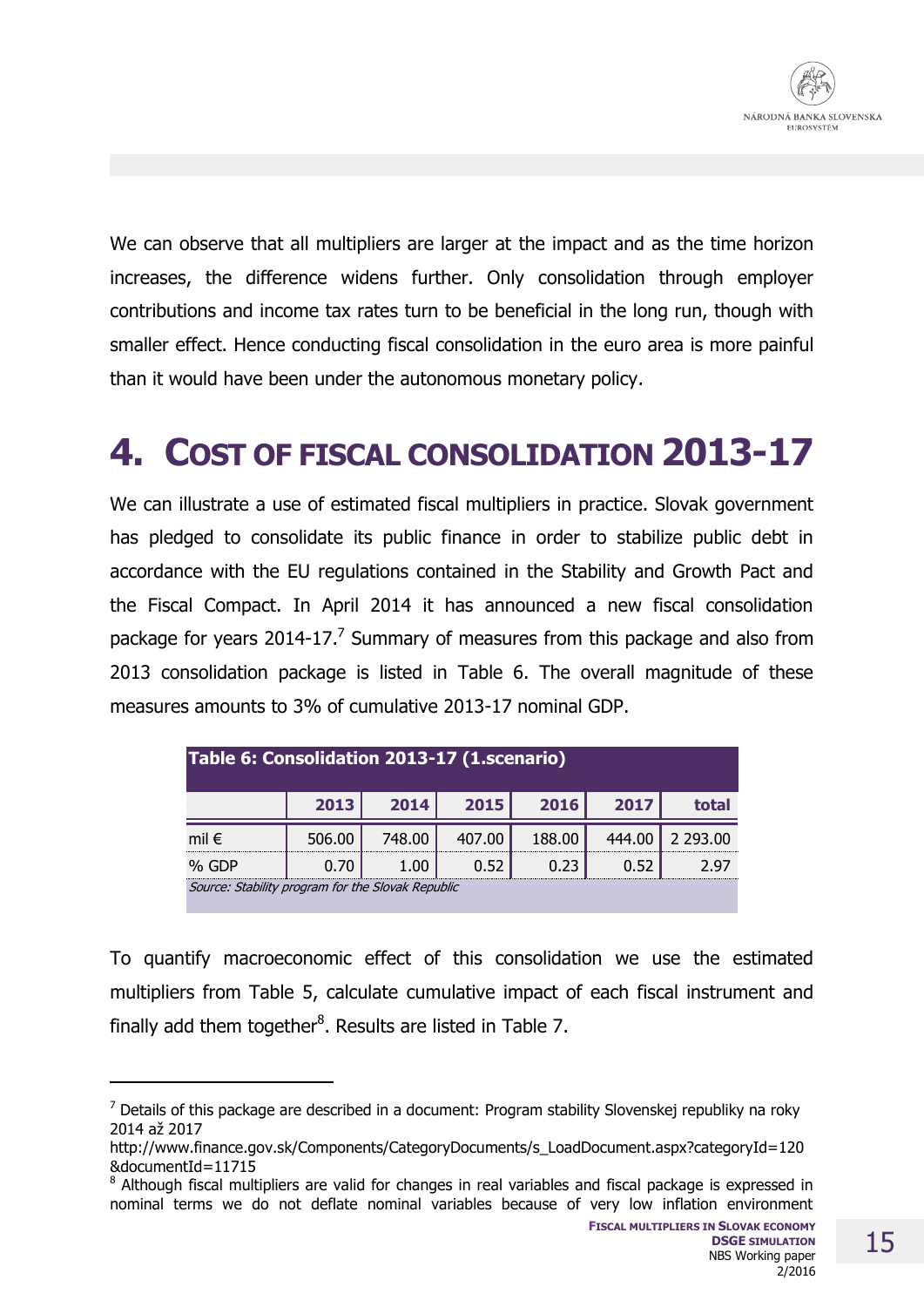

| Table 7: Cumulative effect of 2013-17 consolidation |         |      |      |         |         |  |  |
|-----------------------------------------------------|---------|------|------|---------|---------|--|--|
|                                                     | 2013    | 2014 | 2015 | 2016    | 2017    |  |  |
| % GDP                                               | $-0.17$ |      |      | $-2.09$ | $-2.49$ |  |  |

According to our calculations, the planned consolidation package for years 2013- 2017 will depress economic activity by 2.5 percentage points of cumulative GDP compared to the baseline model with unchanged fiscal policy.

# **5. CONCLUSION**

j

In this article we augmented a small DSGE model of the Slovak economy with more sophisticated fiscal sector in order to assess the impact of various fiscal instruments on the economic performance during a fiscal consolidation. The set of instruments comprises of consumption and income taxes and employer social contribution on the revenue side as well as government consumption, public investment and social contributions on the expenditure side. In general, consolidation through expenditure instruments is more damaging initially but this negative effect dissipates with time; the least desirable way of consolidating on the expenditure side in the long run is cutting public investment. Proceeding on the revenue side is different; immediate effect of increasing taxes is mild but is getting more harmful with time, notably in the case of increasing employer social contributions. The picture looks similar whether lump-sum or income tax is used as a stabilizing instrument in the short run. In the long run though, the situation is qualitatively different. Consolidation under the lumpsum tax fiscal rule negatively affects the economy also in the long run while under the income tax rule consolidation slows the economy initially but turns out to be beneficial in the long run. We also show that consolidation is less painful in an environment of autonomous monetary policy where negative impact of restrictive fiscal policy can be counterbalanced by active monetary policy.

persisting during the given period (price deflator of domestic demand has been constant over 2013-15 period).